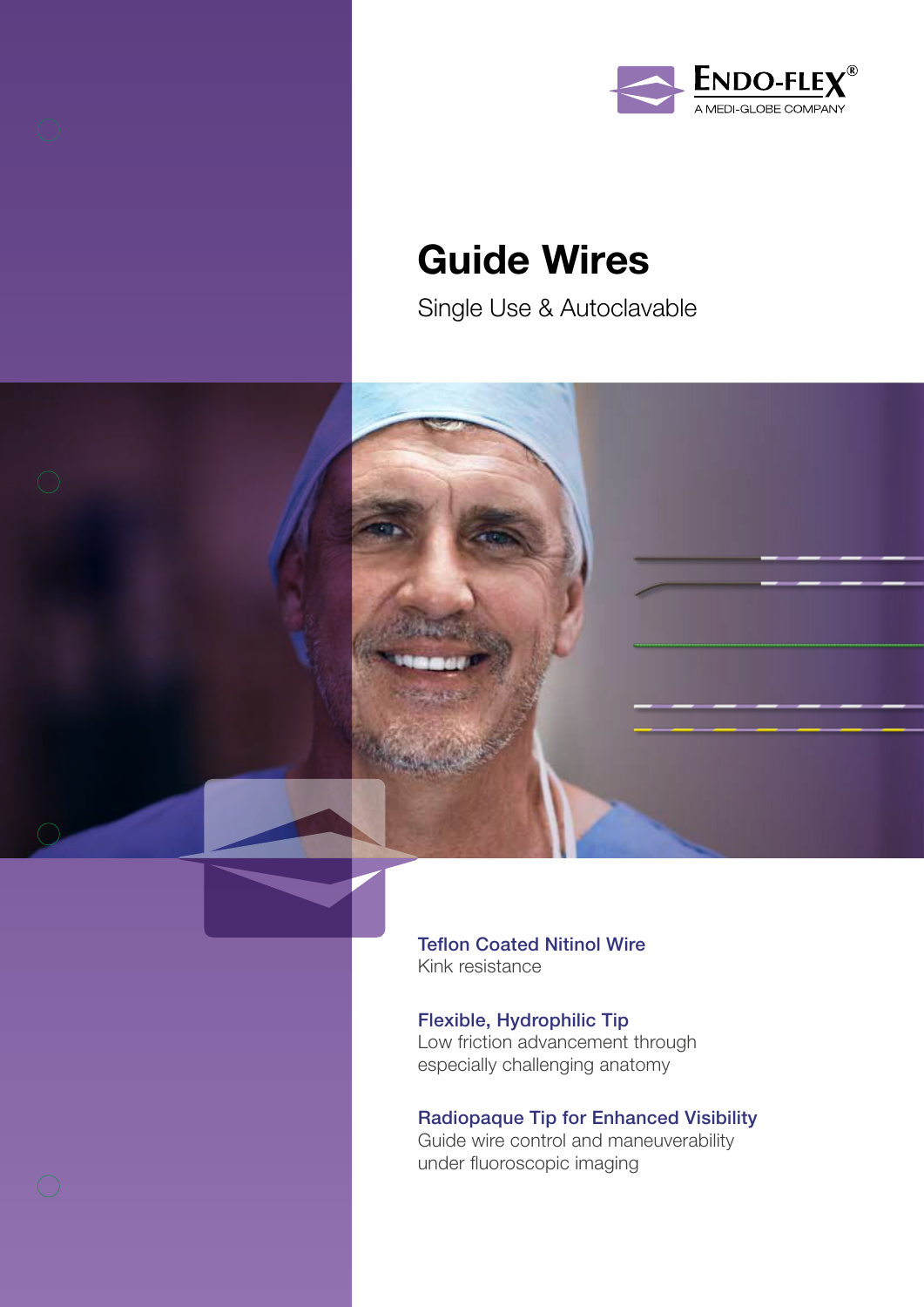# Guide Wires - Single Use & Autoclavable **Guide Wires - Single Use & Autoclavable**





5 cm hydrophilic tip

Nitinol Guide Wire "Stripe Guide" – Reusable Autoclavable, Teflon-coated

### Nitinol Guide Wire "Hi-Flex" – Single Use

5 cm hydrophilic tip

Guide Wire Stainless Steel – Single Use Teflon-coated

 $\left(\begin{array}{c} \end{array}\right)$ 

 $\bigcirc$ 

 $\bigcirc$ 

 $(\ )$ 

 $\bigcap$ 

### Nitinol Guide Wire "Smart Guide" – Single Use

50 cm hydrophilic coating

| <b>Catalogue No.</b> | <b>Description</b>            | <b>Diameter</b><br>(inch/mm) | Length (cm) | <b>Flexible Part (cm)</b> | <b>Colour</b> |
|----------------------|-------------------------------|------------------------------|-------------|---------------------------|---------------|
| 21725450             | High Flexible<br>Straight Tip | .025/0.64                    | 450         | 5                         | Violet/Yellow |
| 21735450             | High Flexible<br>Straight Tip | .035/0.89                    | 450         | 5                         | Violet/White  |
| 21735600             | High Flexible<br>Straight Tip | .035/0.89                    | 600         | 5                         | Violet/White  |



\_\_\_\_\_\_

\_\_\_\_\_\_

| <b>Catalogue No.</b> | <b>Description</b>          | <b>Diameter</b><br>(inch/mm) | Length (cm) | <b>Flexible Part (cm)</b> | <b>Colour</b> |
|----------------------|-----------------------------|------------------------------|-------------|---------------------------|---------------|
| 21825450             | High Flexible<br>Curved Tip | .025/0.64                    | 450         | ხ                         | Violet/Yellow |
| 21835450             | High Flexible<br>Curved Tip | .035/0.89                    | 450         |                           | Violet/White  |

| <b>Catalogue No.</b> | <b>Description</b>       | <b>Diameter</b><br>(inch/mm) | Length (cm) | <b>Flexible Part (cm)</b> | <b>Colour</b> |
|----------------------|--------------------------|------------------------------|-------------|---------------------------|---------------|
| 21635450             | Flexible<br>Standard Tip | .035/0.89                    | 450         | G                         | Violet/White  |

| Catalogue No. | <b>Description</b>  | <b>Diameter</b><br>(inch/mm) | Length (cm) | <b>Flexible Part (cm)</b> | <b>Colour</b> |
|---------------|---------------------|------------------------------|-------------|---------------------------|---------------|
| 21525400      | Standard Tip        | .025/0.64                    | 400         | 5                         | Violet/Yellow |
| 21535400      | <b>Standard Tip</b> | .035/0.89                    | 400         | 5                         | Violet/White  |
| 21535500      | Standard Tip        | .035/0.89                    | 500         | 5                         | Violet/White  |
| 21538260      | Standard Tip        | .038/0.96                    | 260         | 5                         | Violet/White  |

| <b>Catalogue No.</b> | <b>Description</b> | <b>Diameter</b><br>(inch/mm) | Length (cm) | <b>Flexible Part (mm)</b> | <b>Colour</b> |
|----------------------|--------------------|------------------------------|-------------|---------------------------|---------------|
| 21025400             | Flexible Tip       | .025/0.64                    | 400         | 30                        | Green         |
| 21035300             | Flexible Tip       | .035/0.89                    | 300         | 30                        | Green         |
| 21035400             | Flexible Tip       | .035/0.89                    | 400         | 30                        | Green         |
| 21052400             | Flexible Tip       | .052/1.32                    | 400         | 30                        | Green         |

\_\_